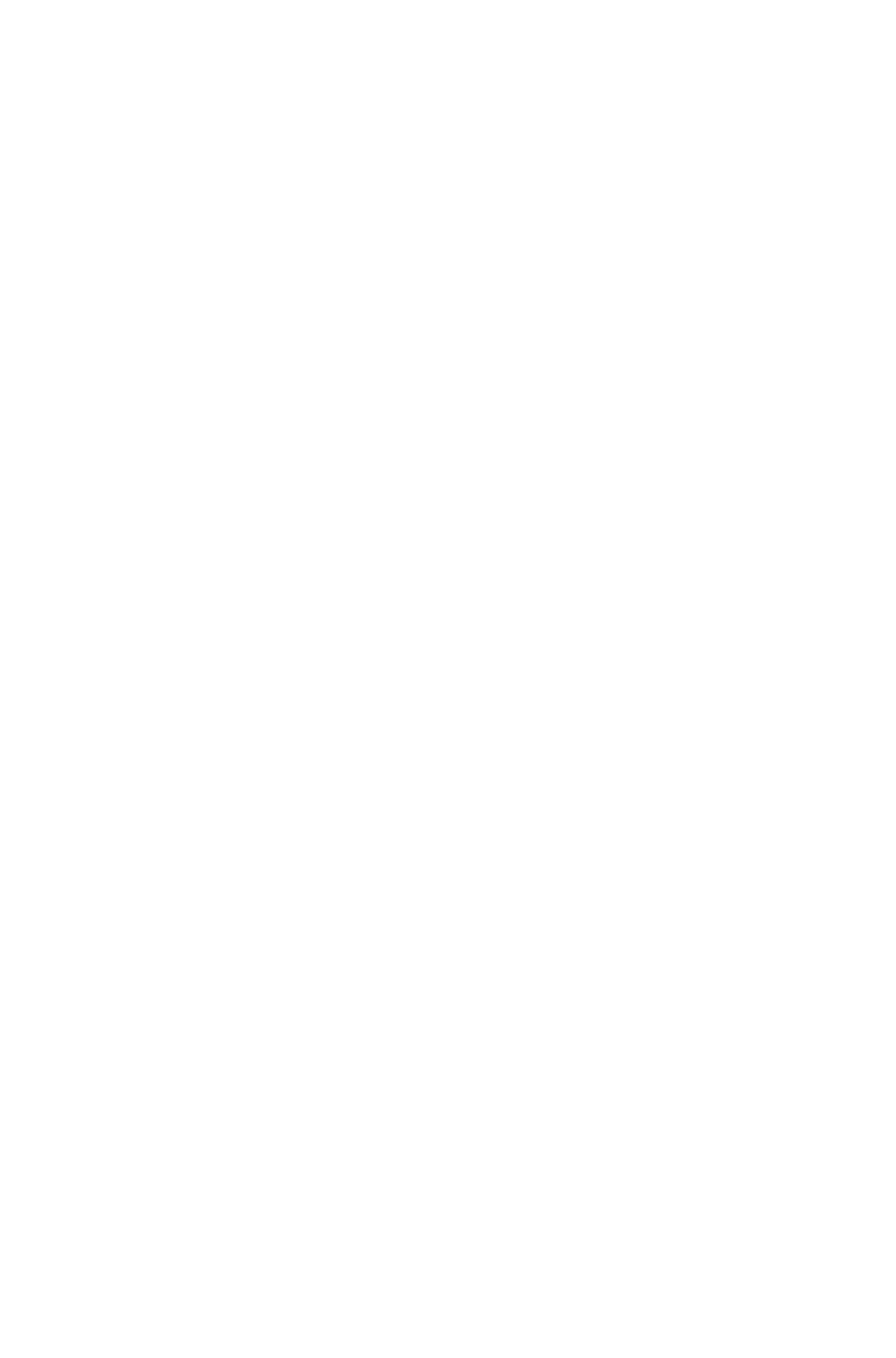**Sound, Meaning, Shape**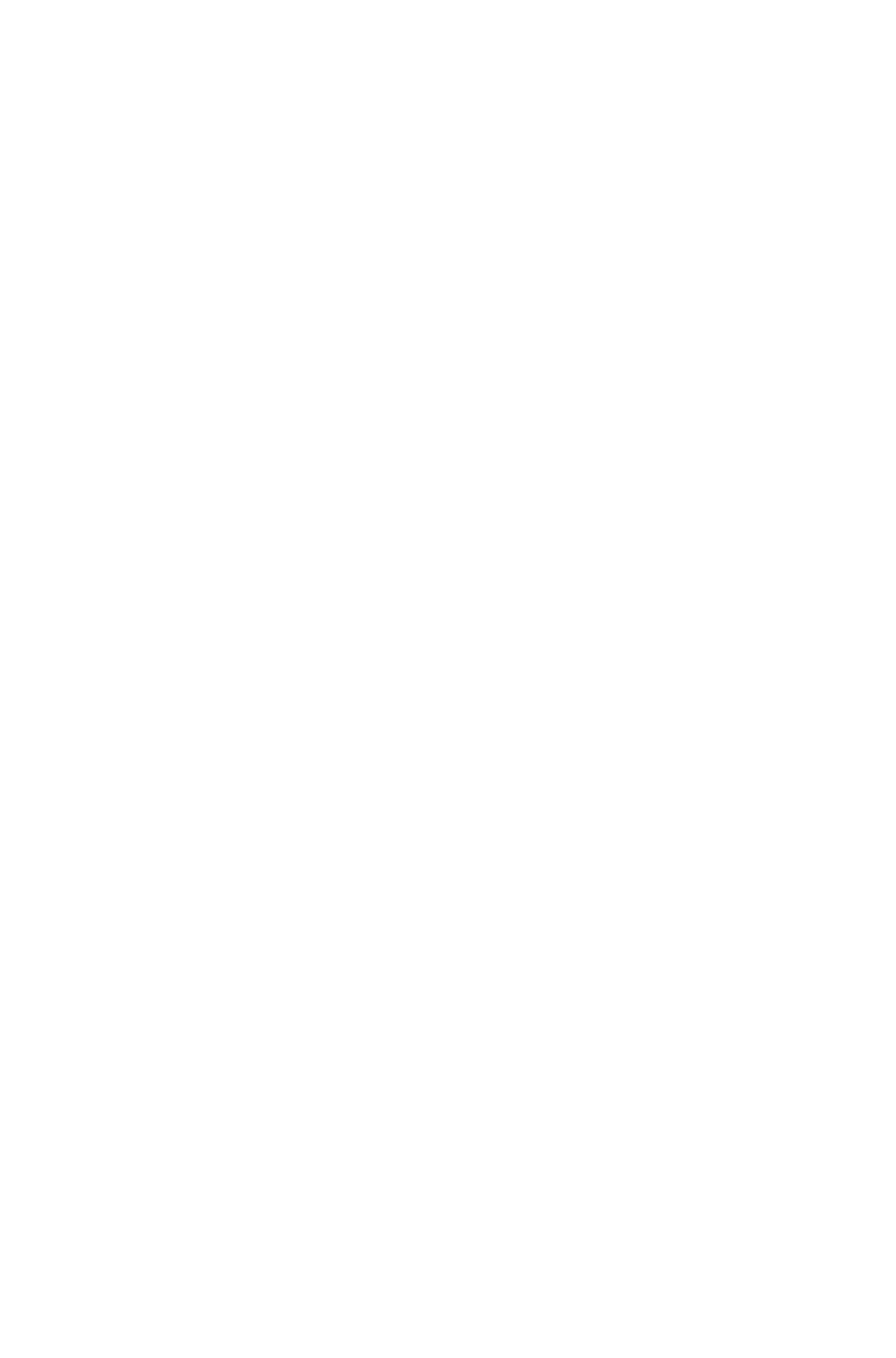Mariana Münning

## Sound, Meaning, Shape

The Phonologist Wei Jiangong (1901–1980) between Language Study and Language Planning